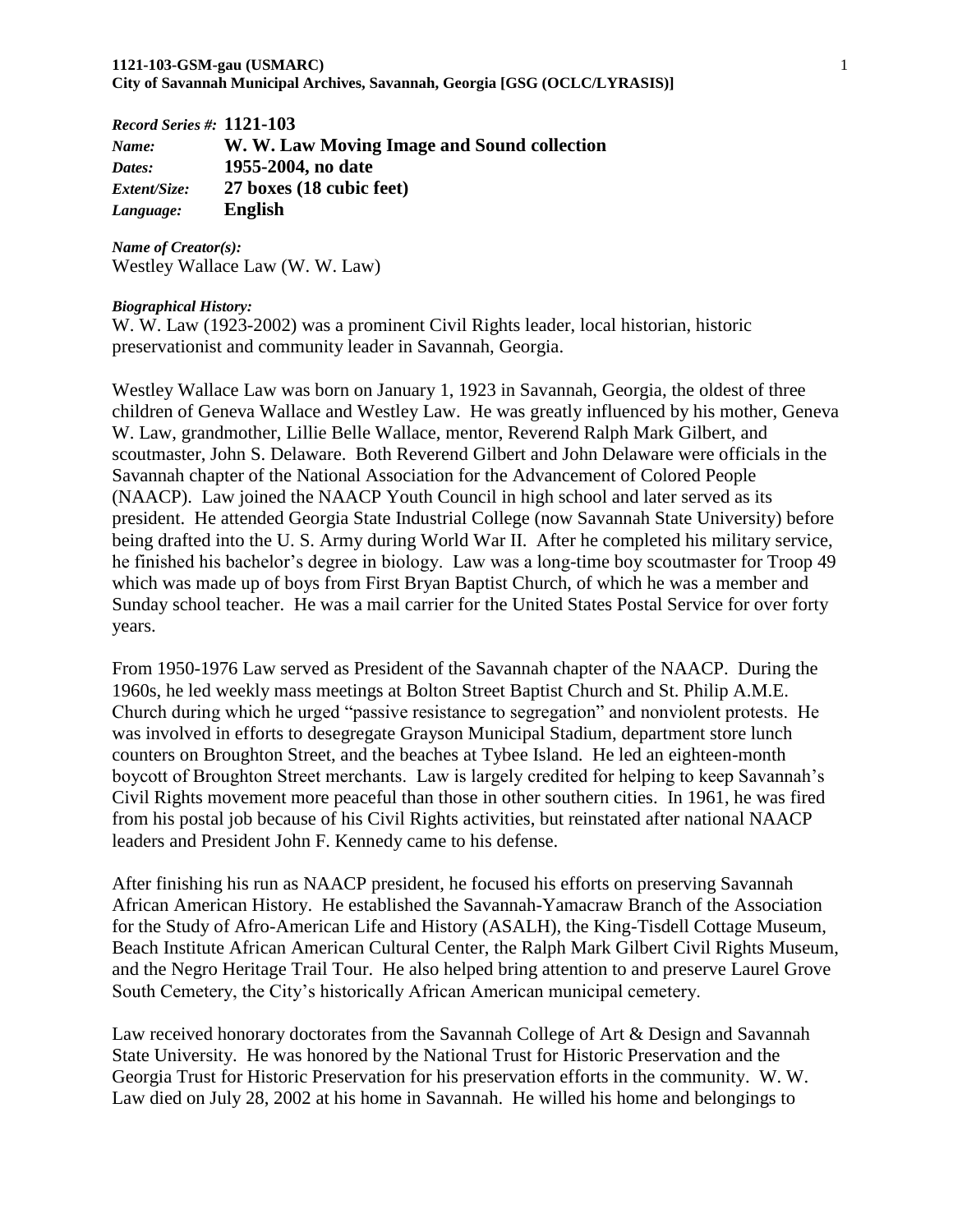## **1121-103-GSM-gau (USMARC)** 2

# **City of Savannah, Municipal Archives, Savannah, Georgia [GSG (OCLC/LYRASIS)]**

## **Record Series 1121-103, W. W. Law Moving Image and Sound collection**

Remer K. Pendergraph who formed the W. W. Law Foundation to celebrate and continue the work of W. W. Law. The Foundation in turn donated his collections, documenting Savannah's civil rights movement, historic preservation, and African American history, to the City of Savannah for preservation and access to the public.

## *For more information on W. W. Law see:*

Elmore, Charles J. "W. W. Law (1923-2002)." New Georgia Encyclopedia, last updated 10 January 2014 (available on the web at [http://www.georgiaencyclopedia.org/articles/history](http://www.georgiaencyclopedia.org/articles/history-archaeology/w-w-law-1923-2002)[archaeology/w-w-law-1923-2002\)](http://www.georgiaencyclopedia.org/articles/history-archaeology/w-w-law-1923-2002).

## *Scope and Content:*

The W. W. Law Moving Image and Sound collection includes various media formats recording a variety of content collected by W. W. Law. Media formats include: audiocassette tape, motion picture film, reel to reel, VHS tape, ½ inch open-reel video tape, Hi8 video tape, and U-Matic tape. All formats have various sizes and duration of recordings. The content of the recordings varies, including: recordings of NAACP Savannah Branch events, motion picture films, local news television and radio programs, concerts of local artists, interviews, oral histories, local museum events, Savannah's Mutuals Benevolent Society events, church events, and more. The recordings feature prominent Savannahians, such as W. W. Law, Dr. John Jamerson, Jr., and R. W. Gadsden; Savannah institutions, such as First African Baptist Church, and the Ralph Mark Gilbert Civil Rights Museum; national leaders, such as Clarence Mitchell, and Langston Hughes; well-known artists, such as the Fisk Jubilee Singers; other organizations, such as the Savannah-Yamacraw Branch of the Association for Afro-American Life and History (ASALH); and others. The recordings give glimpses into historic movements of Savannah, offering insights on the Civil Rights Movement, the push for historic preservation, and the development of Savannah's tourism industry.

## *System of Arrangement & Ordering:*

The physical arrangement of this collection is by format and size to facilitate storage and preservation. The intellectual arrangement of subjects can be discovered in various inventories attached to this document.

## *Conditions Governing Access:*

Physical access to the collection is available with a scheduled research appointment. Researchers should contact the Municipal Archives a minimum of 24 to 48 hours before their anticipated visit date. Researchers must bring their own head phones to listen to playback. Playback is not available for the U-Matic tapes, motion picture film, ½ inch open-reel video tapes, VHS tapes, Hi8 video tapes, and a selection of reel to reels at this time. Several recordings were found with significant damage due to the manner in which the collection was housed prior to donation to the City of Savannah. Access to recordings exhibiting severe preservation issues will be at the discretion of Municipal Archives staff.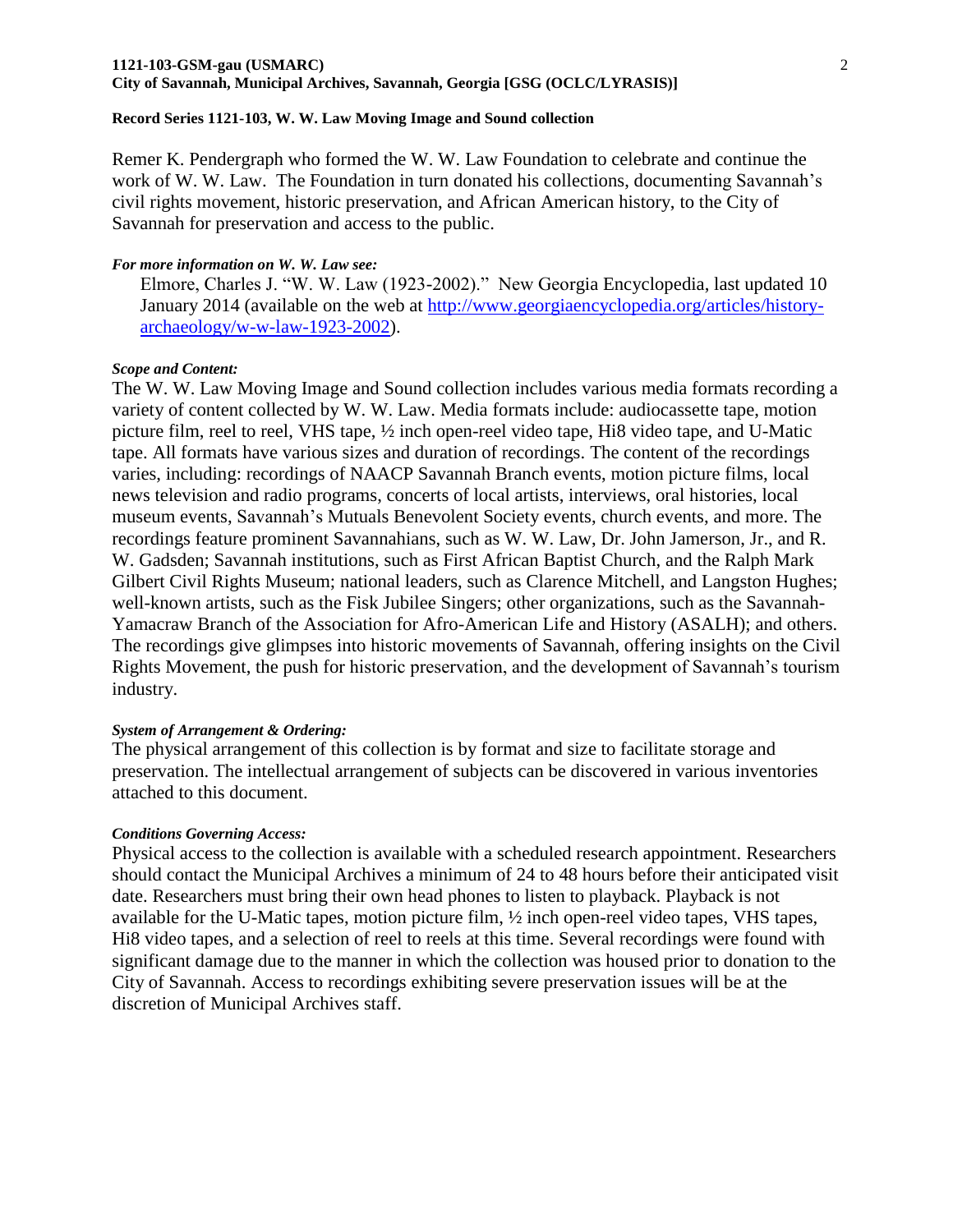#### **Record Series 1121-103, W. W. Law Moving Image and Sound collection**

#### *Conditions Governing Reproduction and Use:*

Please read carefully the statement on copyright below. *Permission to reproduce does not constitute permission to publish.* Researchers who plan publication are asked to discuss this with the archivist first for written permission. While most of the Municipal Archives' collections are public records and in the public domain, not all are, and the Municipal Archives may not be the owner of copyright for all its archival materials. Researchers are responsible for obtaining any necessary permission to publish from the holder of copyright. In the event that the Municipal Archives becomes a source for publication, a copy of the publication is requested for the Municipal Archives.

#### **NOTICE: WARNING CONCERNING COPYRIGHT RESTRICTIONS**

The copyright law of the United States (Title 17, United States Code) governs the making of photocopies or other reproductions of copyrighted material.

Under certain conditions specified in the law, libraries and archives are authorized to furnish a photocopy or other reproduction. One of these specified conditions is that the photocopy or reproduction is not to be "used for any purpose other than private study, scholarship, or research." If a user makes a request for, or later uses, a photocopy or reproduction for purposes in excess of "fair use," that user may be liable for copyright infringement.

This institution reserves the right to refuse to accept a copying order if, in its judgment, fulfillment of the order would involve a violation of copyright law.

#### *Digital Access:*

Digital access to select items is available online at: [www.savannahga.gov/DigitalCollections.](http://www.savannahga.gov/DigitalCollections) Items that have been digitized are noted in attached inventories.

#### *Related Collections:*

Record Series 1121-105, W. W. Law Music Collection, City of Savannah Municipal Archives, Savannah, Georgia.\*

Georgia State University, Georgia Government Documentation Project: P-Oral Histories ([http://digitalcollections.library.gsu.edu/cdm/search/collection/ggdp\)](http://digitalcollections.library.gsu.edu/cdm/search/collection/ggdp)

\*Duplicates of the audiocassette tapes exist in the W. W. Law Music Collection and the W. W. Law Moving Image and Sound collection. Pertinent information regarding the audiocassettes was added to this collection's inventories to foster discovery of these items.

## *Access Points:*

African Americans--Civil rights African Americans--History African Americans--Georgia--Savannah. African American churches--Georgia--Savannah. African American schools--Georgia--Savannah. Association for the Study of Afro-American Life and History. Savannah-Yamacraw Branch (Ga.) Beach Institute Cemeteries--Georgia--Savannah. Civil rights leaders (Savannah, Ga.) Clergy--Chatham County (Ga.). Cobb, W. Montague (William Montague), 1904-1990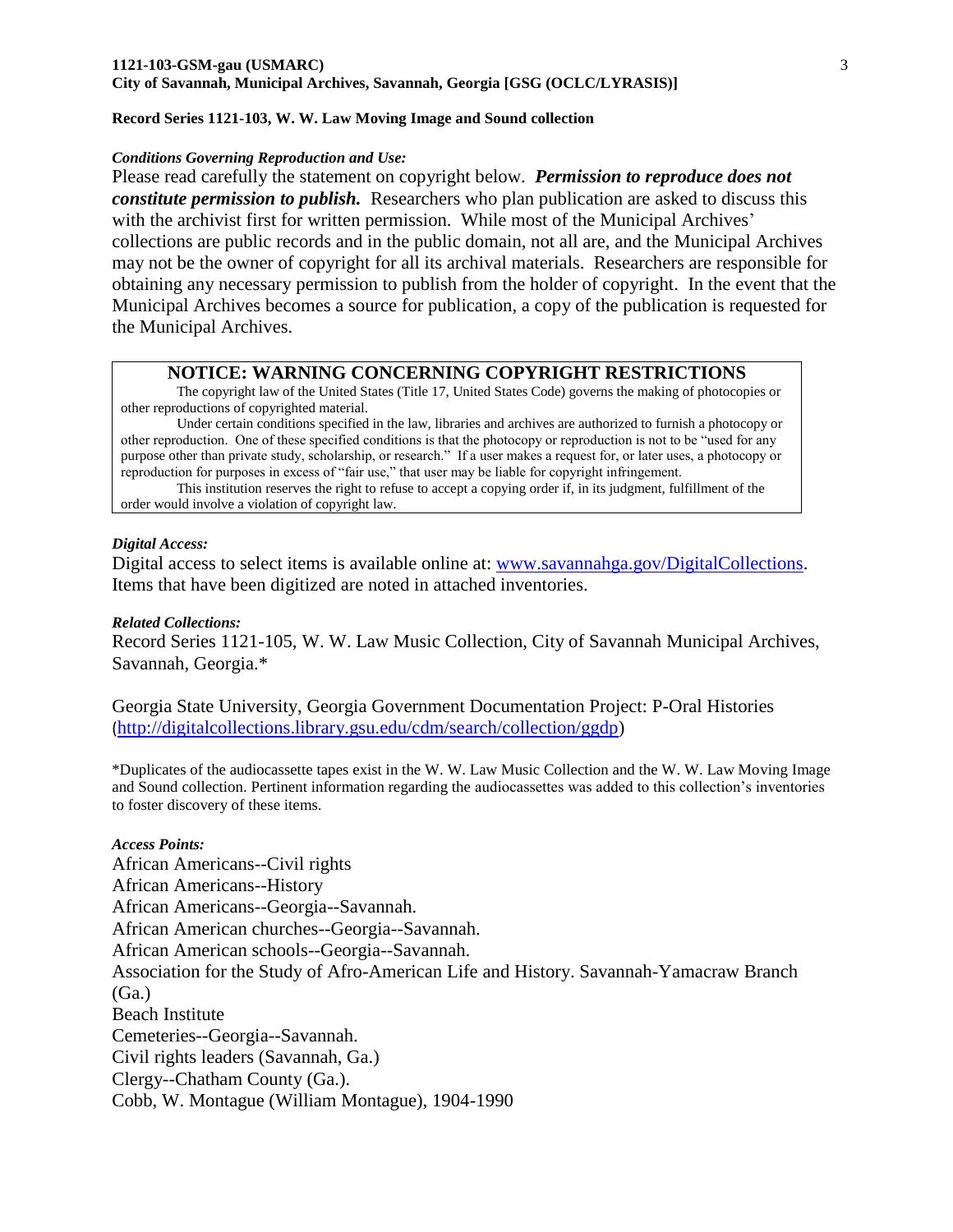**Record Series 1121-103, W. W. Law Moving Image and Sound collection**

Fisk Jubilee Singers Georgia Historical Society Gilbert, Ralph Mark, 1899-1956 Historic sites--Georgia--Savannah. Hughes, Langston, 1902-1967 Jackson, Mahalia, 1911-1972 King-Tisdell Museum Law, W. W. (Westley Wallace), 1923-2002 Mitchell, Clarence M. (Clarence Maurice), 1911-1984 Mutual Benevolent Society. Savannah (Ga.) National Association for the Advancement of Colored People National Association for the Advancement of Colored People--Meetings. National Association for the Advancement of Colored People. Savannah Branch (Ga.) Ralph Mark Gilbert Civil Rights Museum Robeson, Paul, 1898-1976 Savannah-Chatham County Board of Education Savannah (Ga.). Savannah (Ga.)--History. Savannah (Ga.)--Race relations. Savannah College of Art and Design Savannah State University (Ga.) Savannah. First African Baptist Church. Savannah. First Bryan Baptist Church. Sea Islands Creole dialect Segregation--Georgia--Savannah. Spirituals (Songs) Spottswood, Stephen G. (Stephen Gill), 1897-1974 Voter registration--Georgia--Savannah.

#### *Sponsors/Funding:*

Chatham County, Georgia, Special Purpose Local Option Sales Tax (SPLOST) funding.

Council on Library and Information Resources (CLIR) Recordings at Risk program.

#### *Preferred Citation:*

Record Series 1121-103, W. W. Law Moving Image and Sound collection. City of Savannah, Municipal Archives, Savannah, Georgia.

*Processed by:* M. Kerkhoff, October 2018.